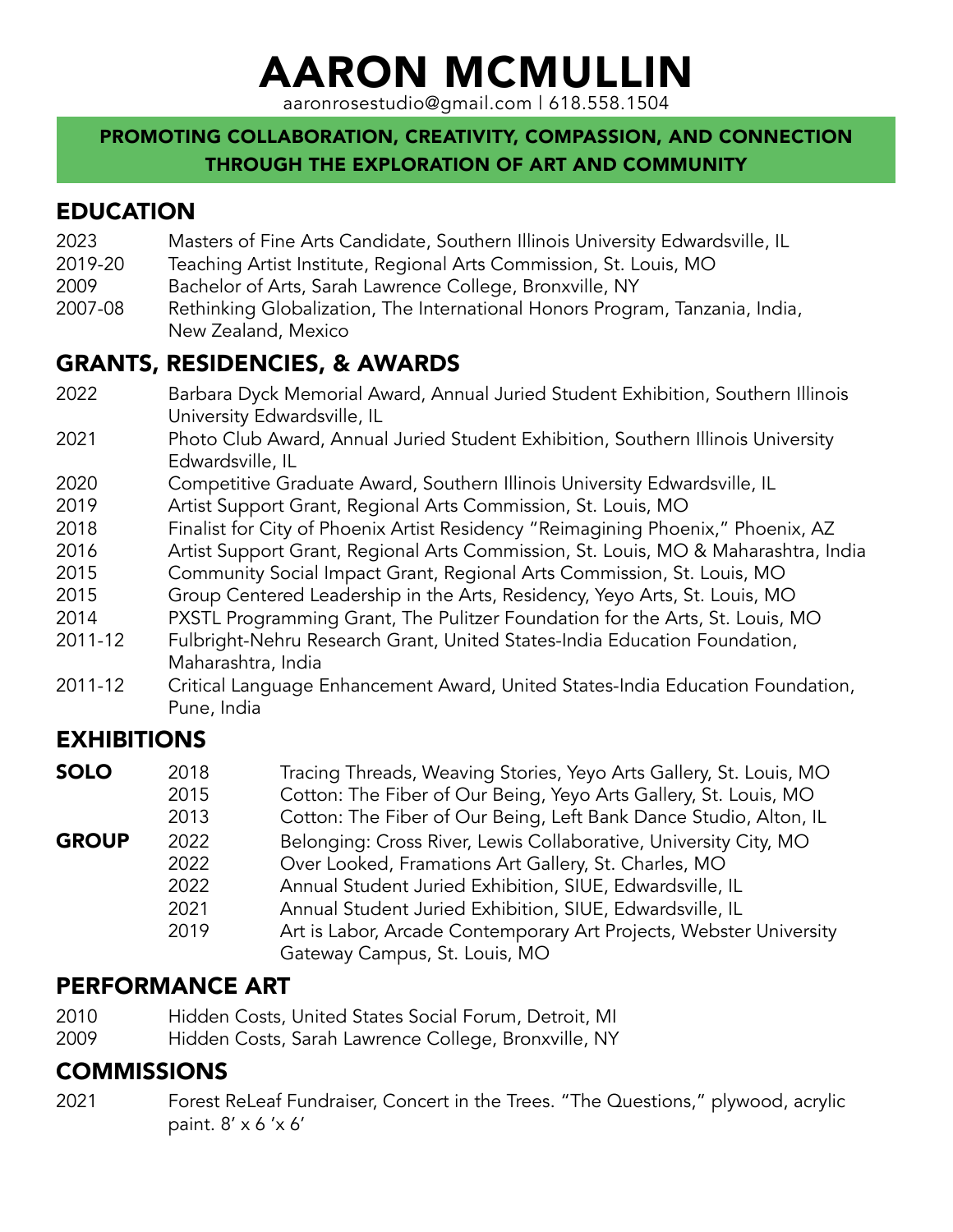# PUBLICATIONS AS AUTHOR

Aaron McMullin, "St. Louis Social Justice," *All the Art*, 2016. pp. 8. (online - https://bit.ly/3EuvzLc)

Corinne Goria, Kalpona Akter, & Aaron McMullin "Pournima Akolkar." In *Invisible Hands: Voices from the Global Economy*. (pp. 113-130). Essay, Voice of Witness, 2014.

# PRESS

- Jen Roberts, "Moral Fiber: Art meets activism in Aaron McMullin's work," *St. Louis Magazine*, March 2020. print and online: https://bit.ly/3K0iTwR
- Staff Reporter, "Jacoby Arts Center tabs McMullin as executive director," April 25, 2016 https://bit.ly/3KWWxNY
- Staff Reporter, "Jacoby Arts Center announces 'Social Justice: Both Sides of the River," *The Riverbender*, June 9, 2016. https://bit.ly/3OocEWV

# PRESENTATIONS/WORKSHOPS

- 2015 The Power of a Story: An Oral History Workshop, Yeyo Arts Gallery, St. Louis, MO
- 2015 Bitter Seeds, film screening/talk, Yeyo Arts Gallery, St. Louis, MO
- 2014 Invisible Hands: Voices from the Global Economy, Left Bank Books, St. Louis, MO
- 2014 Mapping Food Access in St. Louis, lecture, Saint Louis University, St. Louis, MO
- 2012 Cotton Farmers, Sustainability, & the Modernization of Agriculture: Notes from the Field, South and Central Asia Annual Fulbright Conference, Kochi, India

# MEMBERSHIP IN PROFESSIONAL SOCIETIES

| 2020-present: | Society for Photographic Education |
|---------------|------------------------------------|
| 2022          | Fiber Art Now                      |
| 2021-22       | Common Field                       |

# RELEVANT WORK EXPERIENCE

#### 2020 Resident Teaching Artist, Contemporary Art Museum St. Louis, ArtReach, Vashon High School, St. Louis, MO

Since 2017, CAM has partnered with Vashon High School to ensure a consistent art curriculum is available for students. Resident Teaching Artists and CAM staff provide weekly art classes throughout the year, and collaborate with students to create an annual exhibition at the museum.

- Developed curriculum for "Re-Worn," a class teaching various image transfer and resist dye techniques culminating in the transformation of an old article of clothing into a new statement piece, (spring 2020)
- Reworked curriculum to teach online embroidery class for fall 2020 due to Covid

#### 2019 Teaching Artist, Canvass Project, Regional Arts Commission & Springboard to Learning, St. Louis, MO

The St. Louis Canvass Project is a free youth engagement program that uses the arts to unlock skills students need to succeed in life - problem solving, collaboration, communication, imagination and creativity - with a special emphasis on leadership development.

- Serve as professional teaching artist at Beyond Housing, one of four community sites
- Collaborate with partner professional teaching artist to provide quality programming, education, and supervision for up to 25 middle school aged young people. This generally includes a pre-excursion art lesson, an on-site excursion lesson, and a post-excursion art lesson, all related to the guiding question/lesson objective determined by teaching artists during curriculum planning.
- Coordinate with RAC and Springboard to obtain and maintain supplies and materials
- Engage in the planning and coordination of Canvass Project events with Excursion

and Community Sites

• Participate in the St. Louis Teaching Artist Institute

# 2019 Teaching Artist, Program Coordinator, Colorbridge Art, St. Louis, MO

Colorbridge Art provides socially-minded, life skill based arts education for schools and families throughout St. Louis.

> • Developed and taught Impact Art, a multimedia class designed to explore how to use art for social change (K-4th grade, adapted for middle school enrichment class) • Developed and taught Printmaking curriculum (Pre-K-3rd grade)

> • Developed and taught Storybook Launchpad, a multimedia class that uses illustrated children's books as an entry point for young artists to learn various basic art skills

• Coordinated after school art programs with several local elementary schools and Col-

- 
- 
- (K-2nd grade)
- orbridge Teaching Artists

#### 2016-19 Artscope, Teaching Artist and Marketing Associate (2017-18), St. Louis, MO

Artscope's mission is to provide a safe and educational environment for children to explore the arts and to strengthen the ties within the Saint Louis community.

- Teaching artist for School's Out Camp Create program
- 
- Artist-in-Residency Teacher program at St. Margaret of Scotland (St. Louis City, 2017) • Artist-in-Residency Teacher program January Wabash Elementary School (Ferguson-Florrisant School District, 2018)
- Managed social media accounts and built new website

## 2014-20 Teaching Artist, Volunteer and Member, Yeyo Arts Collective, St. Louis, MO

Yeyo Arts Collective is dedicated to the creative empowerment of womxn and their families.

- Summer Photography Camp Instructor, August 2015, ages 8-12
- Facilitated monthly collective member meetings on a rotating basis open to public • Assisted with gallery management – exhibits (proposals, installation/deinstallation,
- promotion, receptions)
- 
- Assisted with Collective program design and selection (wellness fairs, exhibits, lectures, fundraisers)
- membership drive

• Managed gallery for 4-8 hours monthly (sales, community interaction)

• Spearheaded marketing campaign "We are Yeyo" to coincide with/promote annual

#### 2016 Interim Executive Director, Jacoby Arts Center, Alton, IL

The Jacoby Arts Center nurtures and promotes the practice and appreciation of the arts through

education, exhibits, cultural programs, and community outreach initiatives.

- Reestablished Exhibition and Programming Committees
- Developed Education, Exhibition, and Programming Committee policies and guidelines
- Seasonal Visual Art Class Series (beginning Fall 2016)
- 

• Oversaw Main Gallery Exhibitions, Summer Art Day Camp program, and launch of

• Coordinated community theater, music, and art events in East Gallery

# ANTI-RACISM TRAINING AND FACILITATION

#### 2021 Disrupting Our Whiteness: Finding Wholeness in Resistance (DOW), Holistic Resistance, online

DOW focuses on building long-term relationship for connection, accountability, and support by: • Fostering community to dismantle the myth that we can do this work in isolation • Practicing reaching for white people using strategies that connect us in long-term

- 
-